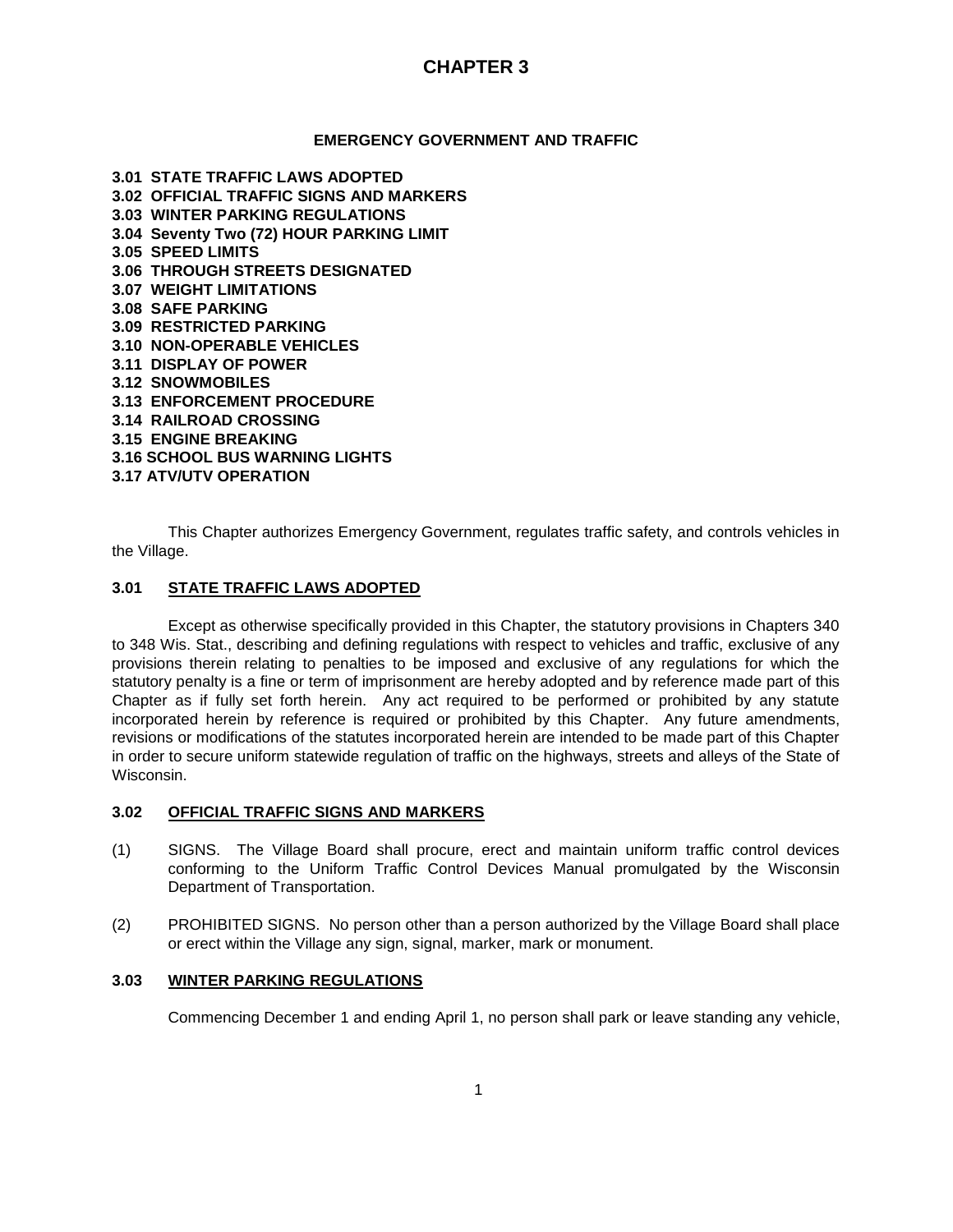between 1:00 a.m. and 6:00 a.m., on the even-numbered side of the street on the odd-numbered calendar days; and, on the odd-numbered side of the street on the even-numbered calendar days; except as posted otherwise.

#### **3.04 Seventy Two ( 72 ) HOUR PARKING LIMIT**

Except by permit issued by the Village, no person shall park, stop or leave standing any vehicle, whether attended or unattended, for a longer continuous period of Seventy two (72) hours in one place upon any street, Village parking lot, alley, boulevard or tree bank unless the vehicle is moved at least ninety (90) feet in distance from the original space occupied by the vehicle.

#### **3.05 SPEED LIMITS**

The maximum speed at which a vehicle may be driven upon any Village street under their jurisdiction is twenty-five (25) miles per hour except on alleys where the limit is fifteen (15) miles per hour or where maximum speed is posted and regulated on State trunk highways pursuant to Chapters 346.57 and 349.11, Wis. Stat.

#### **3.06 THROUGH STREETS DESIGNATED**

The following streets within the Village are hereby declared "Through Streets": East Broadway from the East Village limits through Main Street to the end of the West Broadway Village limits. All other intersecting and side streets shall require motorists to stop before entering onto a designated Through Street wherever official stop signs have been placed.

#### **3.07 WEIGHT LIMITATIONS**

All local roads shall be classed as "CLASS A" highways per Wis. Stat. § 348.15(b), and the maximum weight permitted per Wis. Stat. § 348.15(3)(c), unless the Village Board shall choose to designate any street maintained entirely by them a "CLASS B" highway under Wis. Stat. §§ 348.15(2), 348.16(2) and 349.17.

### **3.08 SAFE PARKING**

- (1) Parking is prohibited on any residential street where the safe flow of traffic is impaired, the problem of snow removal or street maintenance is obstructed, or the driveway or walkway to a residence is blocked.
- (2) Violators may have their vehicles removed by towing or such means as is practical and safe.
- (3) Any and all charges for vehicle removal shall be charged to and paid for by the owner of such vehicle.

#### **3.09 RESTRICTED PARKING**

- (1) DEFINITIONS.
	- (A) "Park" or "Parking" means the halting of a vehicle, whether occupied or not, except temporarily for the purpose of and while actually engaged in loading and unloading of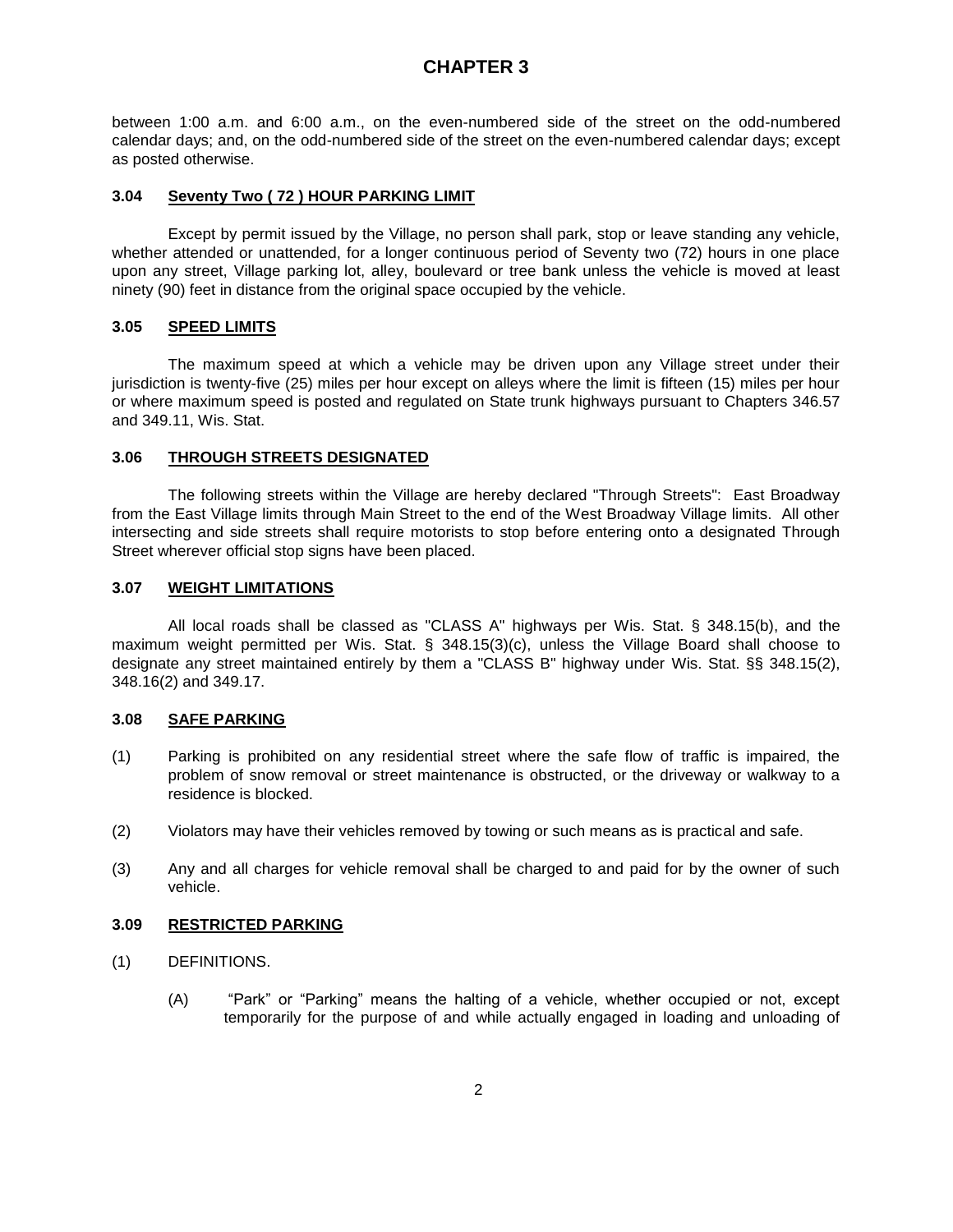passengers.

- (B) "Sidewalk" means that portion of a highway between the curb lines, or the lateral lines of a roadway, and the adjacent property lines, constructed for use of pedestrians.
- (C) "Vehicle" means every device in, upon or by which any person or property is or may be transported or drawn upon a highway, except railroad trains. A snowmobile shall not be considered a vehicle except for purposes made specifically applicable by statute.
- (2) PARKING PROHIBITED AT ALL TIMES. Except temporarily for the purpose of and while actually engaged in loading or unloading or in receiving or discharging passengers or property and while the vehicle is attended by a licensed operator so that it may be moved promptly in case of an emergency or to avoid obstruction of traffic, no person shall at any time park or leave standing any vehicle, upon:
	- (A) Any part of a highway where and at the time when parking is prohibited, limited or restricted by official traffic signs.
	- (B) On a sidewalk or sidewalk area.
	- (C) Upon public or private property, without the permission of the owner or lessee of said private or public property, contrary to a posted sign thereon, if there is in plain view on such property a "No Parking" sign, or a sign indicating limited or restricted parking. Owners or lessors of such property may prohibit parking, may restrict parking, or limit parking, and may permit parking by certain persons and prohibit it or limit it as to other persons.

## **3.10 NON-OPERABLE VEHICLES**

Abandoned and non-operable vehicles tend to depreciate property values, create a nuisance and offend the aesthetic appearance of a neighborhood.

- (1) DEFINITIONS.
	- (A) "Vehicle" means every device in, upon or by which any person or property is or may be transported or drawn upon a highway, except railroad trains. A vehicle includes farm machinery.
	- (B) "Motor Vehicle" means a vehicle which is self-propelled.
	- (C) "Abandoned Vehicle" means a vehicle allowed to remain parked, standing or stopped on any public place, street, alley, highway or roadway for a period in excess of seventy-two (72) hours.
	- (D) "Non-Operable Vehicle" means a vehicle in one of the following conditions:
		- (i) A vehicle which is wrecked, junked, dismantled in part or totally, or which given some time and such circumstances as reasonably appear incapable of transporting persons or property or to be operated upon the highway and is left parked, standing or stopped on any public place, street, alley, highway or roadway for a period of seventy-two (72) hours.
		- (ii) A vehicle allowed to remain parked, standing or stopped upon private property, not a licensed junk yard for a period of thirty (30) days and not stored in a garage or other enclosure shielding it from public view.
- (2) PROHIBITED CONDUCT.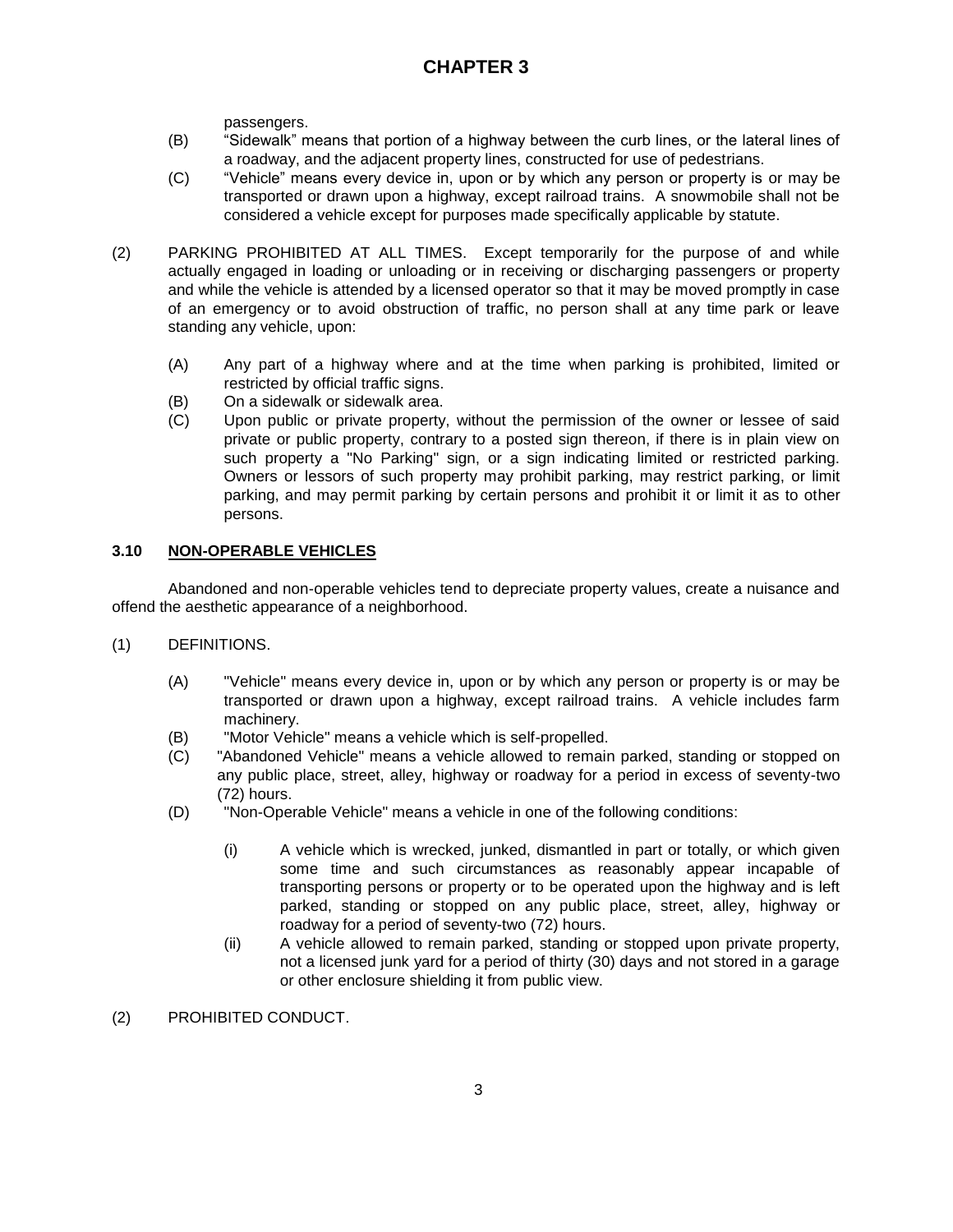- (A) No person, firm or corporation shall abandon a vehicle in the Village.
- (B) No person, firm or corporation shall permit a non-operable vehicle to remain on public property for more than seventy-two (72) hours or private property for more than thirty (30) days.
- (C) No person owning, leasing, occupying, possessing or having charge or custody of any premises shall permit a non-operable vehicle to remain on the premises more than thirty (30) days.
- (3) IMPOUNDING AND JUNKING. Any law enforcement person contracted by the Village of Rock Springs is hereby authorized to remove any vehicle which is abandoned or non operable according to the foregoing definitions.
- (4) EMERGENCY REMOVAL. Any law enforcement person contracted by the Village of Rock Springs is hereby authorized to remove or to have removed any vehicle whose location or existence jeopardizes public safety by either creating an unsafe condition or by significantly hindering the efficient movement of traffic.
- (5) DISPOSAL OF UNCLAIMED VEHICLES. At any time prior to sale of impounded vehicles as herein provided, any person establishing his ownership or right of possession to such vehicle may reclaim and obtain possession of the same by paying to the Village a reasonable sum for the storage and towing thereof and other expenses incident to the care of same.

After any such vehicle shall have been stored as aforesaid for thirty (30) days or more and shall not have been reclaimed as aforesaid, the Village may sell the same at public auction. Notice of such sale shall be published in the official Village newspaper once a week for three (3) consecutive weeks, but the same notice may include one or more vehicles. At such sale, the highest bid in cash for any such vehicle shall be accepted; unless the same is, in the judgement of the Village Board, inadequate, in which event all bids may be rejected. In case all bids are rejected or none at all are received, the Village may in their discretion either re-advertise the sale or adjourn the same from time to time to a definite date each time or sell such vehicle at a private sale or junk the same. After deducting the reasonable and necessary expenses incident to the care and sale of any vehicle, the balance of the proceeds shall be paid to the Clerk/Treasurer and credited to the general Village fund.

The sale of a vehicle under the provisions of this ordinance shall forever bar all prior claims thereto and interest therein except as hereinafter provided.

At any time within two (2) years after the sale of a vehicle as provided herein, any person claiming ownership of such vehicle or a financial interest therein may present a claim to the Village Board setting forth such facts as are necessary to establish such ownership or interest. If the Village Board is satisfied as to the justice of such claim, it may allow the same, but in no case shall the amount allowed exceed the sum paid into the Village treasury as the result of the sale of such vehicle nor the amount of the interest of the claimant therein.

(6) WARNING. A law enforcement person contracted by the Village of Rock Springs may, in non-emergency cases, issue a warning to the owner of the abandoned or non-operable vehicle or the person owning, leasing or in charge of the premises where there is located a non-operable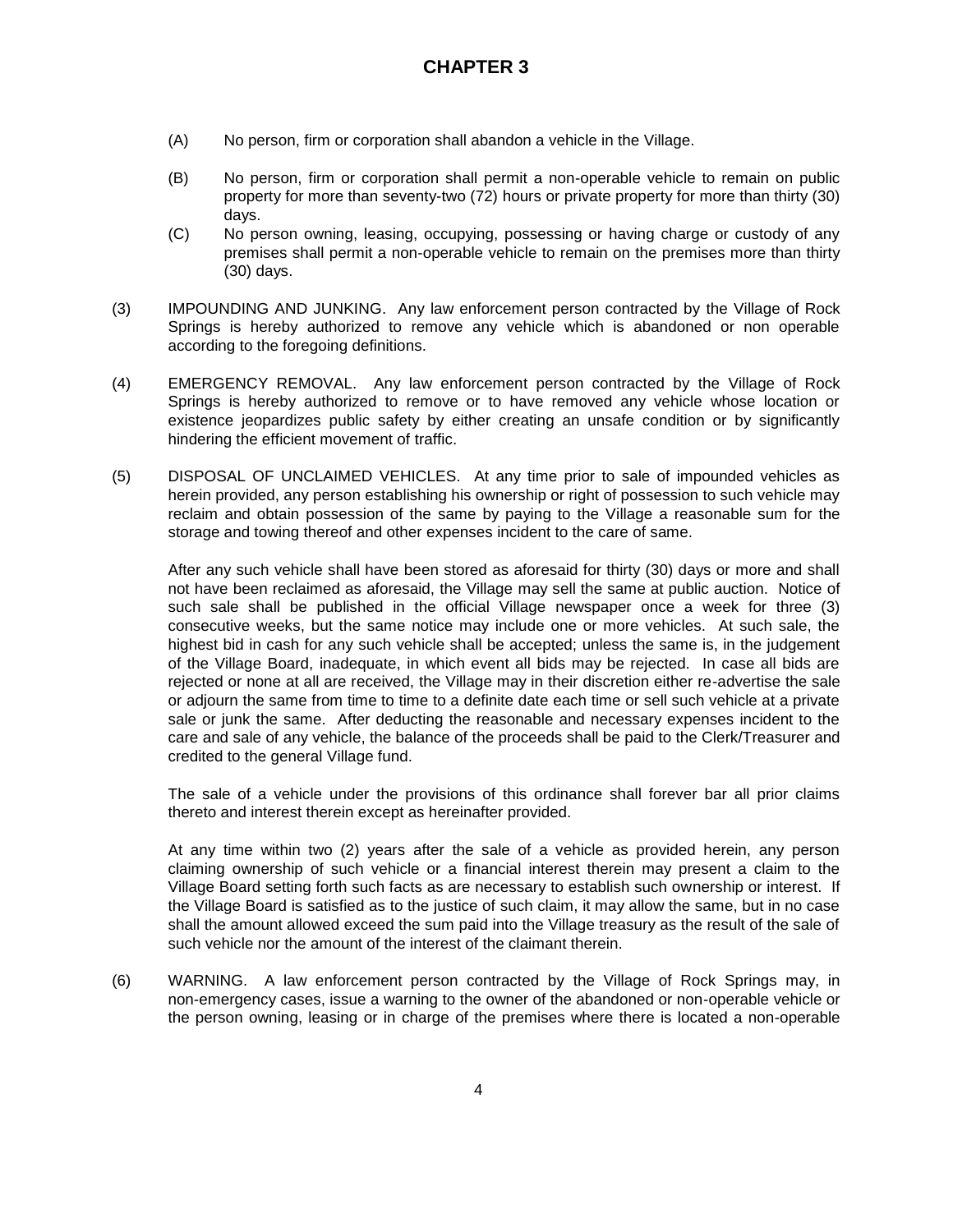vehicle.

A citation for violation of this ordinance shall be issued at the end of seventy-two (72) hours unless:

- (A) The non-operable vehicle is removed from the Village.
- (B) The vehicle is stored or enclosed from public view or placed in an authorized junk yard.
- (C) The vehicle is made operable to include licensing when the vehicle is eligible for a license.

## **3.11 DISPLAY OF POWER**

No person shall make unnecessary and annoying noises with a motor vehicle by squealing tires, excessive acceleration of engine or by emitting unnecessary and loud exhaust system noises, except for specially permitted events.

### **3.12 SNOWMOBILES**

- (1) STATE SNOWMOBILE LAWS ADOPTED. Except as otherwise specifically provided in this chapter, the statutory provisions describing and defining regulations with respect to snowmobiles in the following enumerated sections of the Wisconsin Statutes are hereby adopted by reference and made part of this section as if fully set forth herein. Acts required to be performed or prohibited by such statutes are required or prohibited by this section, as follows:
	- (A) 350.01 Definitions
	- (B) 350.02 Operation of Snowmobiles on or in the Vicinity of a Highway
	- (C) 350.03 Right of Way
	- (D) 350.04 Snowmobile Races, Derbies and Routes
	- (E) 350.045 Public Utility Exemption
	- (F) 350.047 Local Ordinance to be Filed
	- (G) 350.05 Operation by Youthful Operators Restricted
	- (H) 350.055 Safety Certification Program Established
	- (I) 350.06 Firearms and Bows
	- (J) 350.07 Driving Animals
	- (K) 350.08 Owner Permitting Operation
	- (L) 350.09 Head Lamps, Tail Lamps and Brakes
	- (M) 350.10 Miscellaneous Provisions for Snowmobile Operation
	- (N) 350.12 Registration for Snowmobiles
	- (O) 350.13 Uniform Trail Signs and Standards
	- (P) 350.15 Accident and Accident Reports
	- (Q) 350.17 Enforcement
	- (R) 350.16 Local Ordinances
	- (S) 350.19 Liability of Landowners

## **3.13 ENFORCEMENT PROCEDURE**

(1) UNIFORM CITATION. The uniform citation promulgated under Wis. Stat. § 345.11, shall be used for all moving and non-moving traffic violations, except parking violations.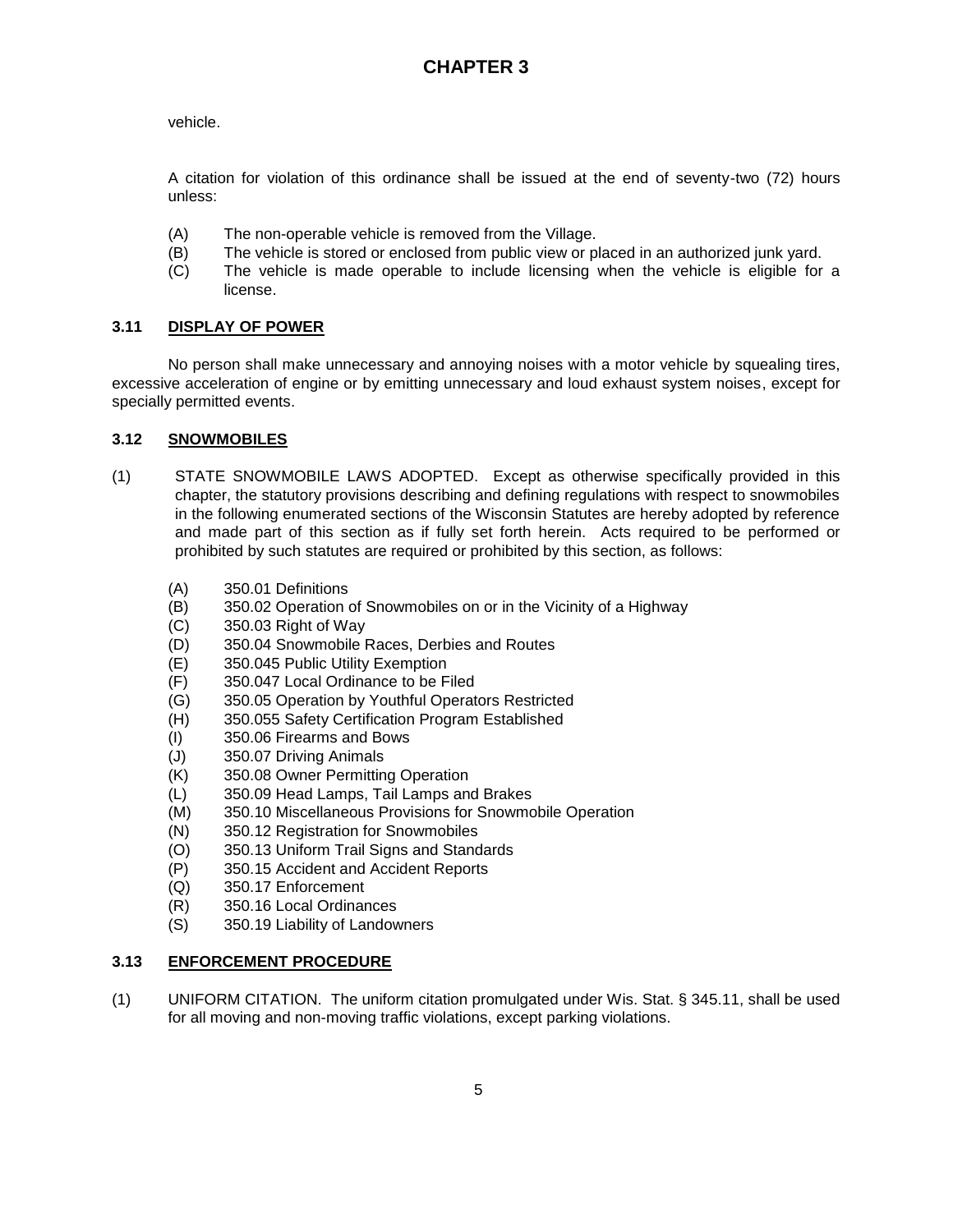(2) REGISTRATION RECORD OF VEHICLE AS EVIDENCE. When any vehicle is found upon a street, highway or other public right of way in violation of any provision of this Code regulating the stopping, standing or parking of vehicles and the identity of the operator cannot be determined, the owner, as shown by the ownership registration of the vehicle supplied by the Wisconsin Department of Transportation, or a comparable authority of any other state, shall be deemed to have committed the violation for purposes of the enforcement of this section and shall be subject to the applicable forfeiture penalty; provide, however, that the defenses defined and described in Wis. Stat. § 346.485(5), shall be a defense for an owner charged with such violation.

### **3.14 RAILROAD CROSSING**

- (1) SAFETY. Public safety and public convenience requires limiting the blocking of intersections of Village streets and roads by railroad trains, locomotive or cars; and the location of the fire department for the Village and surrounding area requires crossing of the railroad by firemen and/or fire trucks.
- (2) PROHIBITION. It shall be unlawful to stop any railroad train, locomotive or car upon or across any highway or street crossing, outside of cities, or leave the same standing upon such crossing longer than ten (10) minutes, except in cases of accident.

## **3.15 DYNAMIC BREAKING DEVICES PROHIBITED**

- (1) Definition. A "dynamic braking device" (commonly referred to as a Jacobs brake, engine brake or compression brake) means a device primarily on semi tractor trucks for conversion from an internal combustion engine to an air compressor for the purpose of braking without the use of wheel brakes.
- (2) Use Prohibited. It is unlawful for any person to operate any motor vehicle with a dynamic braking device engaged, except for the aversion of imminent danger, within the Village limits.

## **3.16 SCHOOL BUS WARNING LIGHTS**

(1) USE OF RED WARNING LIGHTS BY SCHOOL BUSES. All school buses, as that term is defined by Wis. Stat. § 340.01(56), shall display their flashing red warning lights within the Village of Rock Springs as required by Wis. Stat. § 346.48(2)(a), except that flashing red warning lights shall not be displayed when loading or unloading passengers directly from or onto school grounds or that portion of the right-of-way between the roadway and the school grounds. The operator of a vehicle which approaches from the front or rear of any school bus which is stopped on a street or highway when the bus is equipped according to Wis. Stat. § 347.25(2) and when it is displaying flashing red warning lights, shall stop the vehicle not less than twenty (20) feet from the bus and shall remain stopped until the bus resumes motion or the operator extinguishes the flashing red lights.

### **3.17 ATV/UTV OPERATION**

AN ORDINANCE TO ESTABLISH AN ALL-TERRAIN VEHICLE (ATV) AND UTILITY-TERRAIN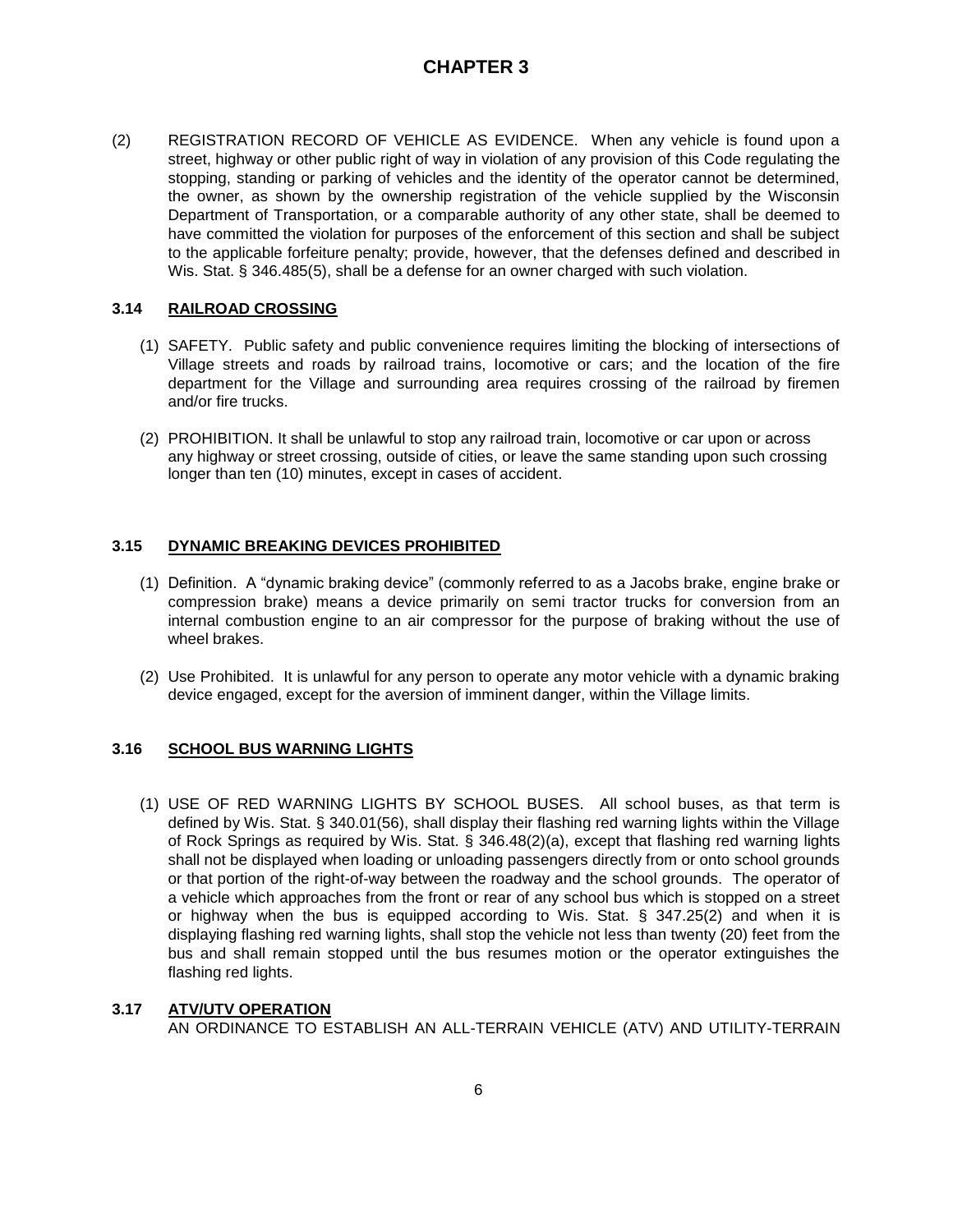VEHICLE (UTV) ORDINANCE AND REGULATE THE OPERATION OF ATV/UTV VEHICLES IN THE VILLAGE OF ROCK SPRINGS, SAUK COUNTY, WISCONSIN.

- (1) This ordinance shall be referred to as the ATV/UTV Ordinance. The purpose of this Ordinance is to establish all-terrain vehicle and utility terrain vehicle routes on public roadways in the Village and to regulate the operation of such vehicles on such routes in the Village to provide safe and healthful conditions for the personal use of ATVs/UTVs consistent with public rights and interest.
- (2) Authority The Village Board of the Village of Rock Springs has specific authority to adopt this Ordinance under Wis. Stats. §§ 23.33(8)(b) and 23.33(11)(a) and (am).
- (3) State Laws ATV/UTV Laws Adopted The statutory provisions found in Wis. Stats. § 23.33 is adopted by reference as part of this Ordinance as if fully set forth herein. Any act required to be performed or prohibited by any statute incorporated by reference herein is required or prohibited by this Ordinance. Any future amendments, revisions or modifications of the statutes incorporated herein are made a part of this chapter in order to secure uniform statewide regulation of ATVs and UTVs.
- (4) The Village of Rock Springs authorizes the operation of All-Terrain Vehicle (ATV)/Utility Terrain Vehicle (UTV) on the following routes:

1 st Street 2<sup>nd</sup> Street Ash Street Bender Street Elm Street Hill Street Holtz Street Madison Street Montgomery Street Oak Street Park Street Pine Street Railroad Street River Street Short Street Smythe Street

- In addition, the Village authorizes the operation of ATV/UTV Routes on N. River Street (STH 136) from Broadway Street (STH 154 & STH 136) to Elm Street for the purpose of crossing bridge over Narrows Creek and on E. Broadway (STH 136) from N. River Street (STH 136)/S. River Street (CTH DD) to Montgomery Street for the purpose of crossing bridge over Baraboo River, provided the operators comply with Wis. Stats. §§ 23.33(11)(am)3.
- In addition, as authorized by Wis. Stats. §§ 23.33(11)(am)4, the Village authorizes the operation of ATV/UTV Routes on the following State Highways:
	- STH 136 (N. River Street) from Elm Street to north limits of the Village of Rock Springs.
	- STH 136 (E. Broadway) from Montgomery Street to Smythe Street.
	- STH 154 (W. Broadway Street) from STH 136 (N. River Street) to west limits of Village of Rock Springs.